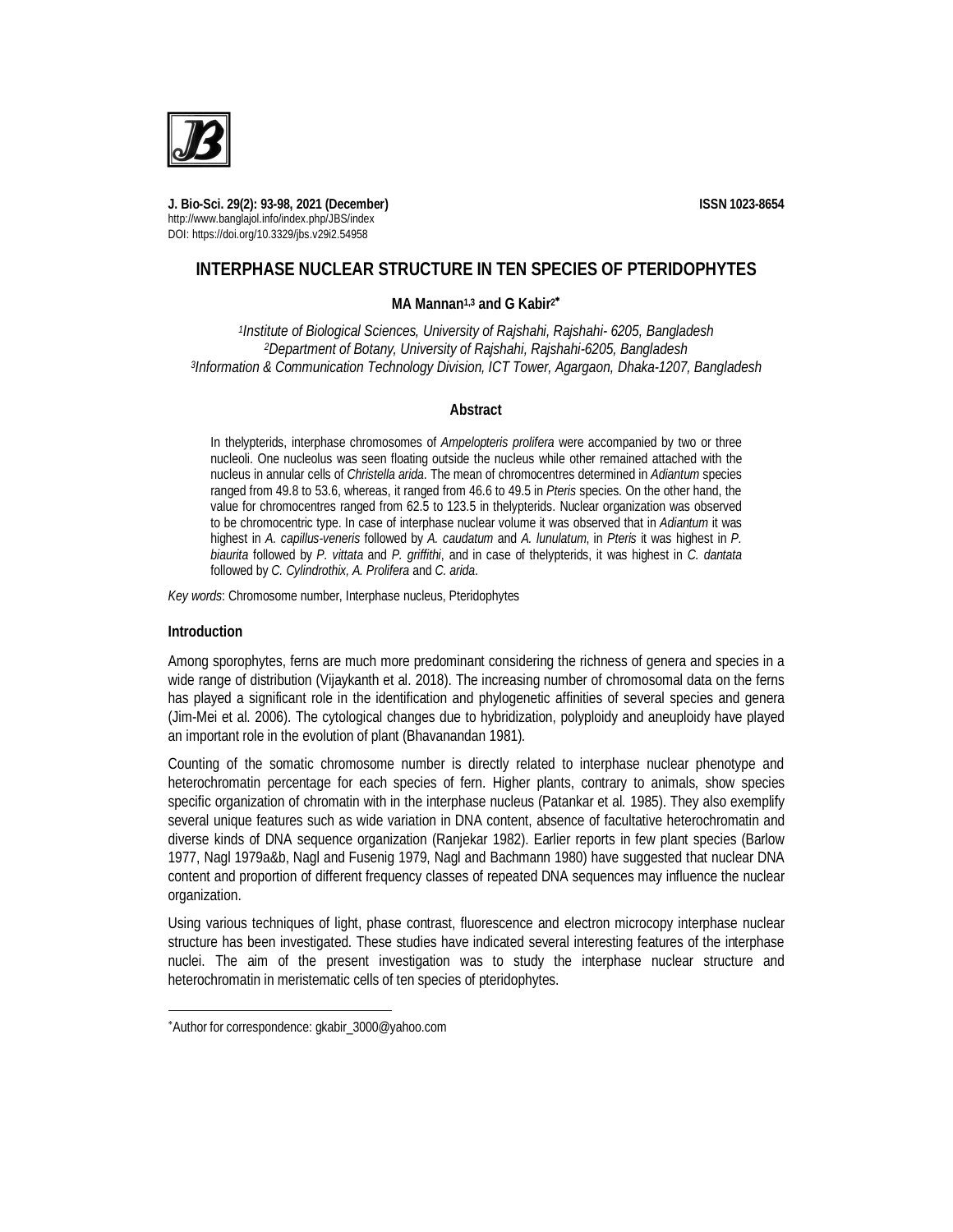### **Materials and Methods**

Ten species of pteridophytes were used as material is this study. A brief description of all these plants is presented in Table 1.

**Table 1.** Habitat and place of collection of ten species of pteridophytes in Bangladesh

| <b>Name</b>                              | Habitat                                                                  | <b>Place of collection</b>                                      |  |  |
|------------------------------------------|--------------------------------------------------------------------------|-----------------------------------------------------------------|--|--|
| Adiantum capillus-veneris L.             | Dilapidated wall, wet creeks,<br>sunshades, terrestrial in few<br>places | Panchagarh, Madaripur,<br>Rajshahi, Jhenaidah and<br>Khulna     |  |  |
| A. caudatum L.                           | Mainly dilapidated brick wall                                            | Rajshahi, Jhenaidah and<br>Jessore                              |  |  |
| A. <i>lunulatum</i> Burm.                | Old wall, sunshade of buildings,<br>few places and terrestrial           | Dinajpur, Bogra, Jessore,<br>Rajshahi, Jhenaidah and<br>Rangpur |  |  |
| Pteris biaurita L.                       | Terrestrial, shade and sunny<br>places                                   | Dinajpur, Panchagarh,<br>Rangpur and Nilphamari                 |  |  |
| P. griffilhii Hook.                      | Terrestrial, wet and shady<br>dilapidated brick wall                     | Rajshahi                                                        |  |  |
| P. vittata L.                            | Brick wall, terrestrial                                                  | Jhenaidah, Rajshahi,<br>Faridpur and Magura                     |  |  |
| Ampelopteris prolifera (Retz.) Reed.     | Marshy place, terrestrial                                                | Natore and Rajshahi                                             |  |  |
| Christella arida (D. Don) Holtt.         | <b>Terrestrial</b>                                                       | Panchagarh, Jhenaidah<br>and Rajshahi                           |  |  |
| C. cylindrothrix (Rosenst.) Holtt.       | Terrestrial, moist places                                                | Madaripur, Satkhira and<br>Naogaon                              |  |  |
| C. dentata (Forssk.) Brownsey &<br>Jermy | Terrestrial, occasionally on<br>dilapidated wall                         | Jhenaidah, Rajshahi,<br>Dinajpur and Barisal                    |  |  |

Interphase nuclear structure was observed from root tip cells, young leaves, tapetal cells and archesporial cells. As there was no unique technique suitable for all the materials different methods were adopted to obtain optimum results. Haematoxylin method of Haque et al. (1976) was found rendering good chromosome stain after several days of preservation in deep fridge.

The root tips were stained following haematoxylin method of Manton (1950) and Haque et al*.* (1976) with slight modifications. If the chromosomes did not appear with deep stain, then the slide was kept in deep fridge wrapped with blotting paper for few days. Taking out from the refrigerator the slide was kept in room temperature for 3-5 minutes and then again 0.5% aceto-carmine was added as mounting fluid to the material and gentle heat was applied. If needed 45% acetic acid was added to clear the cytoplasm. Root tip chromosomes staining after cross section was performed following partially the Burrell's (1939) method.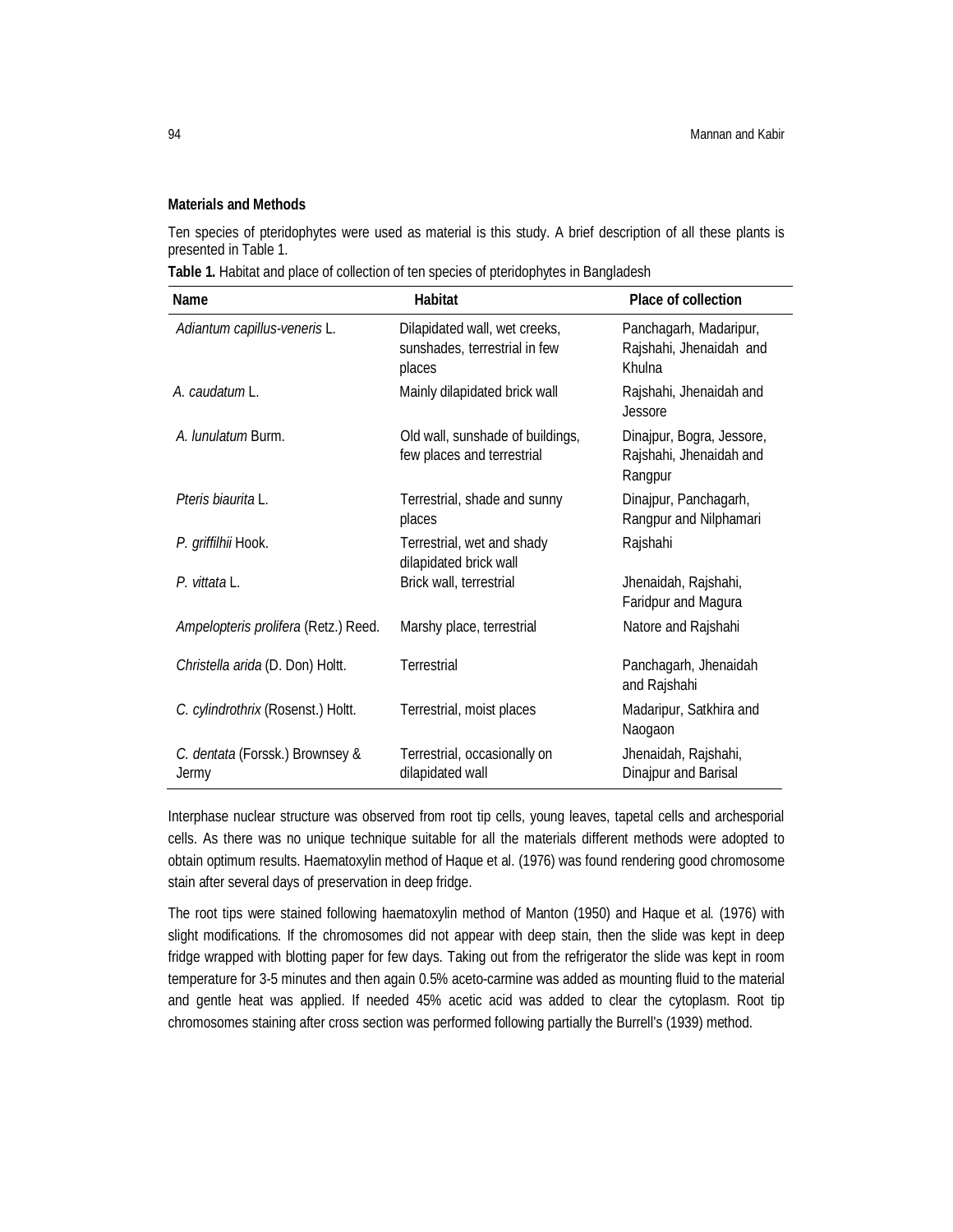Young leaves were collected and cut into several pieces; then kept in saturated solution of PDB and treated for 3-4 h. After pre-treatment, the materials were transferred to 1:3 aceto-alcohols for 24 to 48 h and then the materials were preserved in 80% alcohol and kept in refrigerator. The cut pieces of young leaves were hydrolysed with 50% HCl for 25-30 minutes to dissolve the middle lamella of cells and then they were washed thoroughly with distilled water for 5-10 minutes. The washed material was transferred to 95% alcohol. A cut piece was taken on a clean slide and alcohol was removed with blotting paper and the material was squashed with flat-ended needle in 2% aceto-carmine. The materials were covered with cover glass and warmed over an alcohol flame and thumb pressure was applied or tapped with a pencil rubber covering the slide with blotting paper to achieve the desired degree of spreading of the cell and therefore, the chromosomes. Excess aceto-carmine was removed with blotting paper.

Chromosome count was also performed from tapetal and archesporial cells. In these cases, aceto-carmine smear technique was adopted. Generally aceto-carminc smear technique was found more convenient than haematoxylin method. For chromocentres counting interphase nuclei were stained from tapetal or young leaf cells following aceto-carmine smear technique.

#### **Results and Discussion**

In *Adiantum* species, mitosis was observed to be normal. In thelypterids, interphase stage of *A. prolifera* was accompanied by two to three nucleoli. Depending upon the species, interphase nuclei may contain one or more nucleoli and the number may be constant or variable (Wilson 1959). At telophase, nucleolus was also observed in *C. arida.* Gietler (1936) believed that persistence and disappearance of nucleoli depended on physiological condition that persisted in fresh material and were lost early in culture materials. Reorganization of nucleolus in telophase was reported in Charophyceae (Khatun 1999).

Although mitotic cell division was observed to be normal and regular in the present study but few exceptions were there. In *P. vittate* and in *C. cylindrothrix* anaphase bridges were noticed but the frequency of these happenings seemed to be negligible. In *Azolla filiculoides,* Nayak and Singh (1989) observed precocious movement of anaphase chromosomes in few cells. The diploid chromosome numbers of *A. capillus-veneris*, *A. caudatum* and *A. lunulatum* were found to be 60, in *Pteris* species it was 58 whereas it was 72 in *Ampelopteris* and *Christella* except *C. dentata* which possessed 144 as 4x (Table 2). However, various workers have mentioned the chromosome numbers of these species along with different cytotypes. The mean of chromocenter determined in *Adiantum* species ranged from 49.8 to 53.6 (Fig. 1 a,b&c) whereas, it ranged from 46.6 to 49.5 in *Pteris* species (Figs. 1 d,e&f). On the other hand the values for chromocenters ranged from 62.5 to 123.5 in thelypterids in the present investigation (Figs. 1 g,h,i&j; Table 2).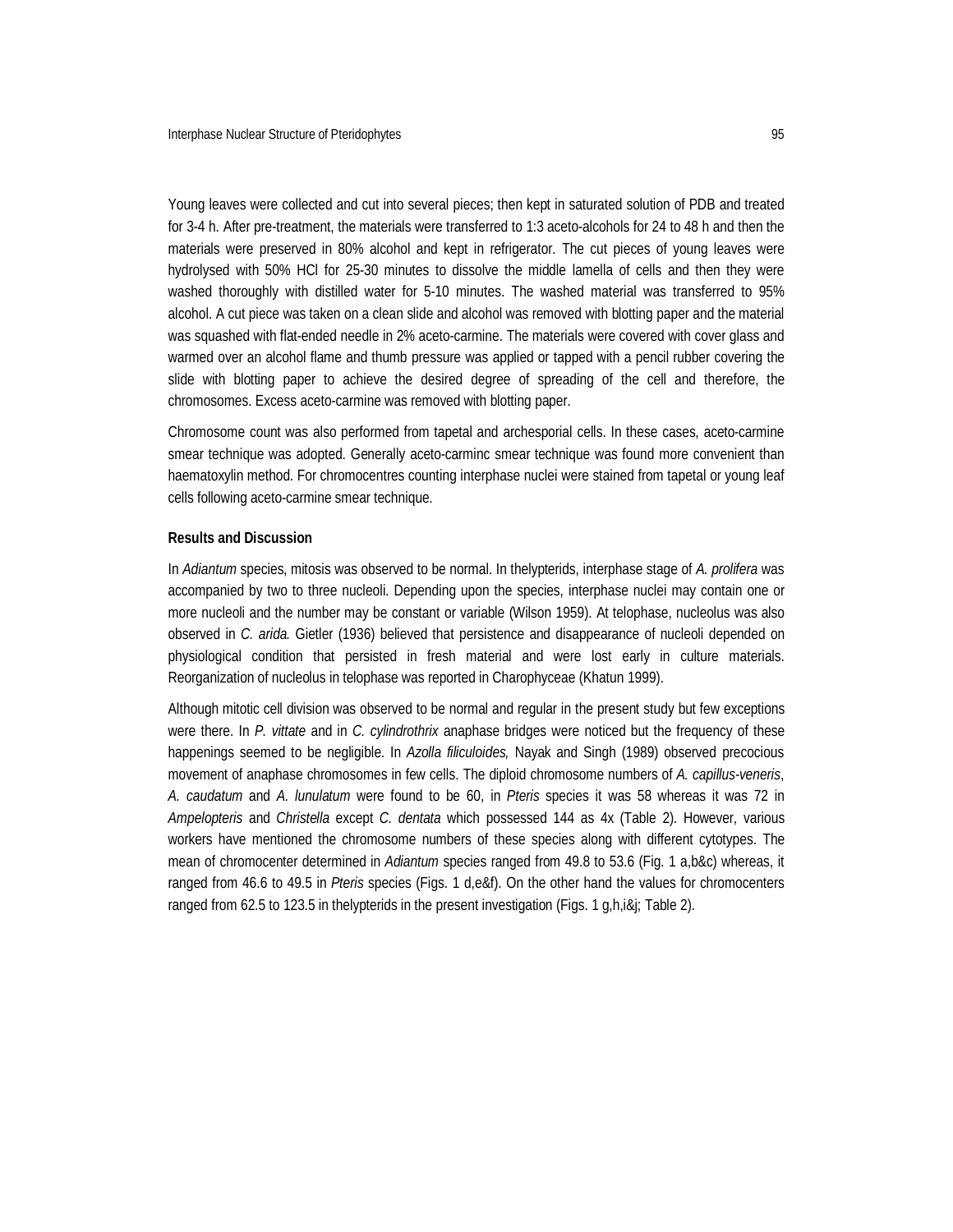| Name of species     | Chromosome<br>number | Number of<br>chromocenter<br>$\overline{\mathbf{X}}$ ±SE<br>(Range) | Diameter of<br>interphase<br>nucleus, $\overline{X}$ ±SE<br>$(\mu m)$<br>(Range) | Heterochro-<br>matin<br>percentage<br>per nuclear<br>area, $\overline{\mathbf{X}}$ ±SE | $NV (\mu^3)$<br>$(NV=4/3\pi r^3)$ ,<br>$\overline{\mathbf{X}}$ ±SE | ICV $(\mu^3)$ ,<br>$(ICV =$<br>NVI2n) |
|---------------------|----------------------|---------------------------------------------------------------------|----------------------------------------------------------------------------------|----------------------------------------------------------------------------------------|--------------------------------------------------------------------|---------------------------------------|
| A. Capillus-veneris | 60                   | $49.8 \pm 0.94$                                                     | $12.91 \pm 0.46$                                                                 | $36.84 \pm 0.94$                                                                       | 1121.49±0.75                                                       | 18.69                                 |
|                     |                      | $(48-55)$                                                           | $(11.20 - 14.8)$                                                                 |                                                                                        |                                                                    |                                       |
| A. caudatum         | 60                   | $52.8 \pm 0.88$                                                     | $11.54 \pm 0.37$                                                                 | $33.03 \pm 0.92$                                                                       | $802.24 \pm 1.4$                                                   | 13.37                                 |
|                     |                      | $(50-57)$                                                           | $(11.16 - 14.8)$                                                                 |                                                                                        |                                                                    |                                       |
| A. lunulatum        | 60                   | $53.6 \pm 1.02$                                                     | $11.21 \pm 0.10$                                                                 | $36.84 \pm 1.05$                                                                       | 734.06±1.21                                                        | 12.23                                 |
|                     |                      | $(50-58)$                                                           | $(10.73 - 11.84)$                                                                |                                                                                        |                                                                    |                                       |
| P. biaurita         | 58                   | $46.6 \pm 0.56$                                                     | $12.02 \pm 0.22$                                                                 | $29.41 \pm 1.72$                                                                       | $906.57 \pm 0.75$                                                  | 15.63                                 |
|                     |                      | $(44-50)$                                                           | $(11.1 - 12.95)$                                                                 |                                                                                        |                                                                    |                                       |
| P. griffithii       | 58                   | $48.5 \pm 1.78$                                                     | $11.21 \pm 0.07$                                                                 | $28.91 \pm 0.98$                                                                       | 734.06±1.75                                                        | 12.66                                 |
|                     |                      | $(43-53)$                                                           | $11.1 - 11.47$                                                                   |                                                                                        |                                                                    |                                       |
| P. vittata          | 58                   | $49.5 \pm 0.56$                                                     | $11.25 \pm 0.07$                                                                 | $28.10 \pm 0.56$                                                                       | 741.94±0.98                                                        | 12.79                                 |
|                     |                      | $(47-52)$                                                           | $(11.1 - 11.84)$                                                                 |                                                                                        |                                                                    |                                       |
| A. prolifera        | 72                   | $62.5 \pm 0.56$                                                     | $8.51 \pm 0.12$                                                                  | $34.5 \pm 1.75$                                                                        | 321.72±1.21                                                        | 4.47                                  |
|                     |                      | $(59-65)$                                                           | $(7.55-8.93)$                                                                    |                                                                                        |                                                                    |                                       |
| C. arida            | 72                   | $65.2 \pm 0.95$                                                     | $8.44 \pm 0.14$                                                                  | $35.37 \pm 1.02$                                                                       | $313.85 \pm 0.97$                                                  | 4.36                                  |
|                     |                      | $(60-65)$                                                           | $(7.66 - 8.64)$                                                                  |                                                                                        |                                                                    |                                       |
| C. cylindrothrix    | 72                   | $62.7 \pm 0.73$                                                     | $11.14 \pm 0.07$                                                                 | $36.02 \pm 1.21$                                                                       | 721.68±1.51                                                        | 10.02                                 |
|                     |                      | $(60-66)$                                                           | $(10.73 - 11.47)$                                                                |                                                                                        |                                                                    |                                       |
| C. dentata          | 144                  | $123.5 \pm 0.75$                                                    | $14.76 \pm 0.25$                                                                 | $37.48 \pm 0.91$                                                                       | $1678.61 \pm 1.25$                                                 | 11.66                                 |
|                     |                      | $(114-128)$                                                         | $(13.24 - 16.25)$                                                                |                                                                                        |                                                                    |                                       |

**Table 2.** Interphase nuclear phenotype and heterochromatin percentages in ten fern species

SE = Standard error, Interphase chromosome volume (ICV), Nuclear volume = NV.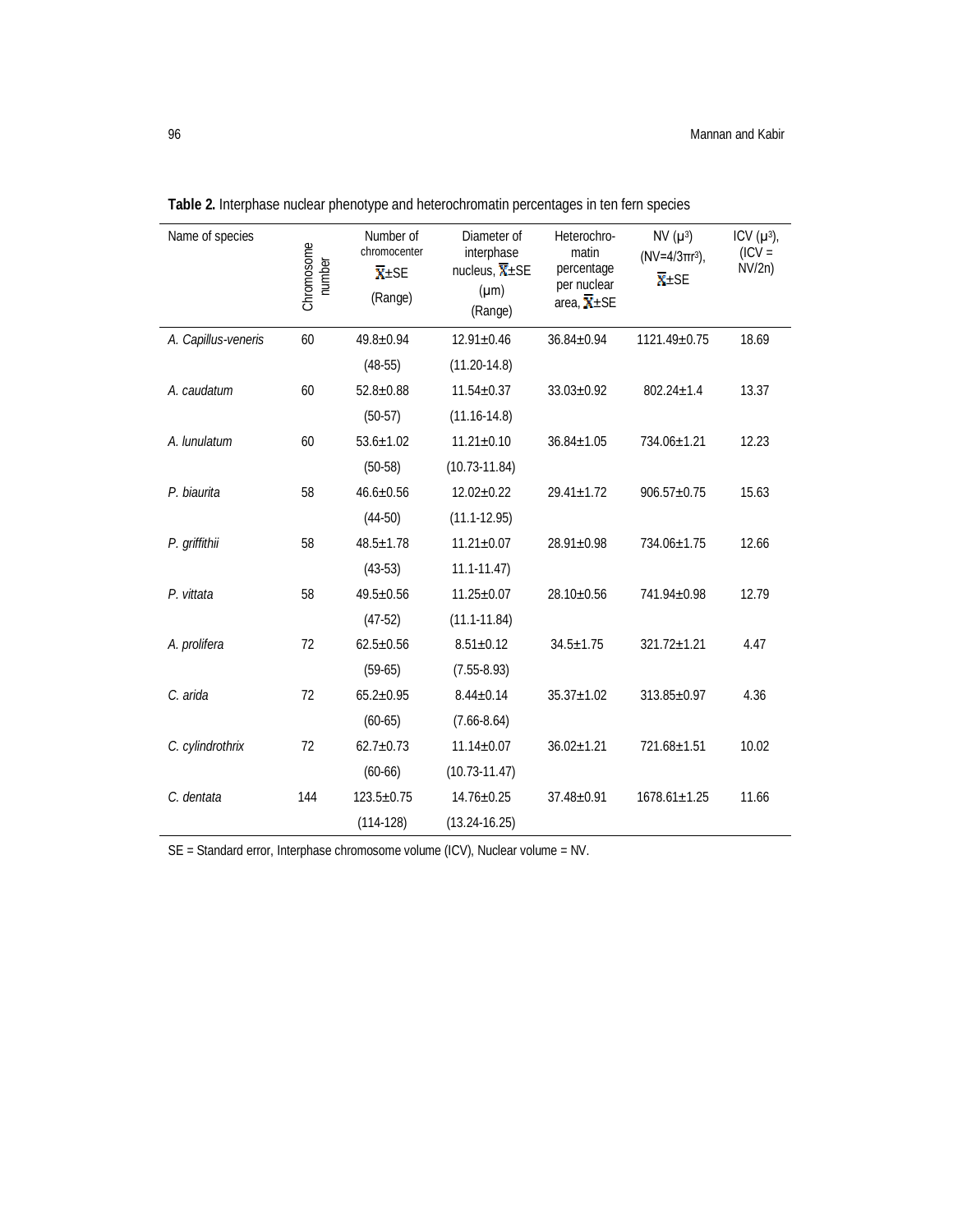

**Figs. 1 (a-j):** Photomicrographs showing chromocentres in interphase nuclei of ten fern species. a) *A. capillus-veneris*, b) *A. caudatum*, c) *A. lunulatum*, d) *P. biaurita*, e) *P. griffithii*, f) *P. vittata,* g) *A. prolifera,* h) *C. arida,* i) *C. cylindrothrix,* and i) *C. dentata.* Bar  $\leftarrow \frac{10 \mu m}{2}$ .

Different classes of heterochromation are found among plants (Vosa 1970, La Cour 1978). It is also stated that in certain species the number of chromocentres is same as the number of chromosomes. However, different views are there. Berrie (1962) opined that heteropycnosis of a particular chromosome region is not constant. The extent of heteropycnotic regions may vary at different stages of the life cycle, and there are also variations among different geographical races of the same species. The number of chromocentres also varies on the basis of staining procedures (Kabir 1986). The nature and functions of heterochromation are uncertain but in both plants and animals it is often associated with the centromere, terminal regions and nucleolar organizing regions of chromosomes and sex chromosomes (Glass 1957).

In case of interphase nuclear volume (Figs. 1a-j, Table 2) it was observed that in *Adiantum,* it was highest in *A. capillus-veneris* followed by *A*. *caudatum* and *A. lunulatum;* in *Pteris*, it was highest in *P. biaurita* followed by *P. vittate* and *P. griffithii,* and in case of thelypterids it was highest in *C. dentata* followed by *C.*  cylindrothrix, A. prolifera and C. arida. The chromosome volume ranged from 12.23  $\mu^3$  to 18.69  $\mu^3$  in Adiantum species, 12.66 μ<sup>3</sup> to 15.63 μ<sup>3</sup> in Pteris species and 4.36 μ<sup>3</sup> to 11.66 μ<sup>3</sup> in thelypterids. The heterochromatin percentages were found closer in the species of same chromosome number.